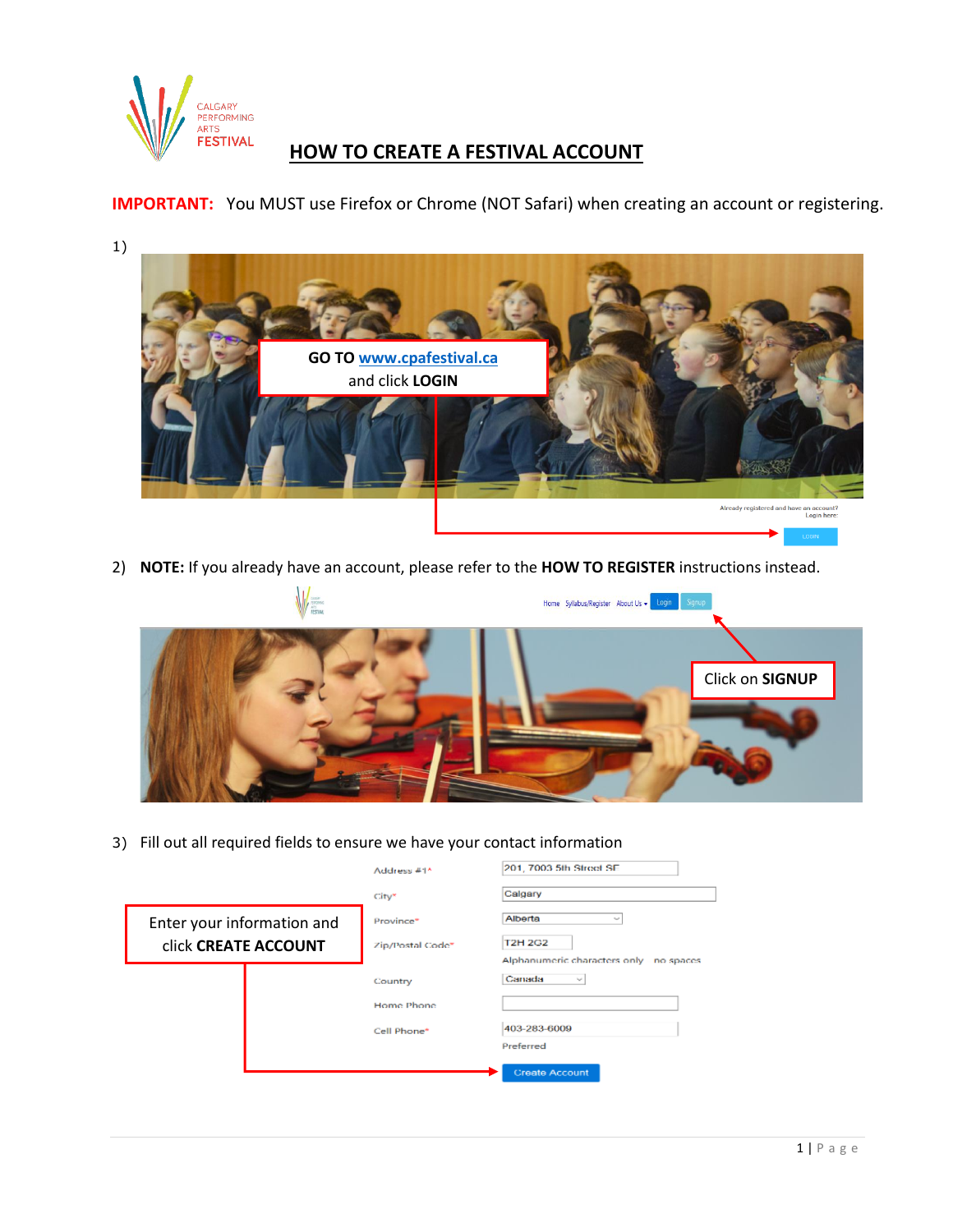4) You will be sent an email to verify your account. NOTE: This may take a few minutes: Open and click **CONFIRM YOUR ACCOUNT.**

Please check your JUNK mail as it can appear there.



You have now created your Festival account.

**IMPORTANT:** Please remember to write down your email and password, as your account will remain for future years.



**TEACHERS ONLY**: continue through steps 6 to 11 to complete creating your account.

You **MUST** create a Teacher Account to see and review what your students have registered for (see Rule 10 in *Local Rules and Regulations* section of the Syllabus).

This also allows you to receive important email updates up to and during the Festival.